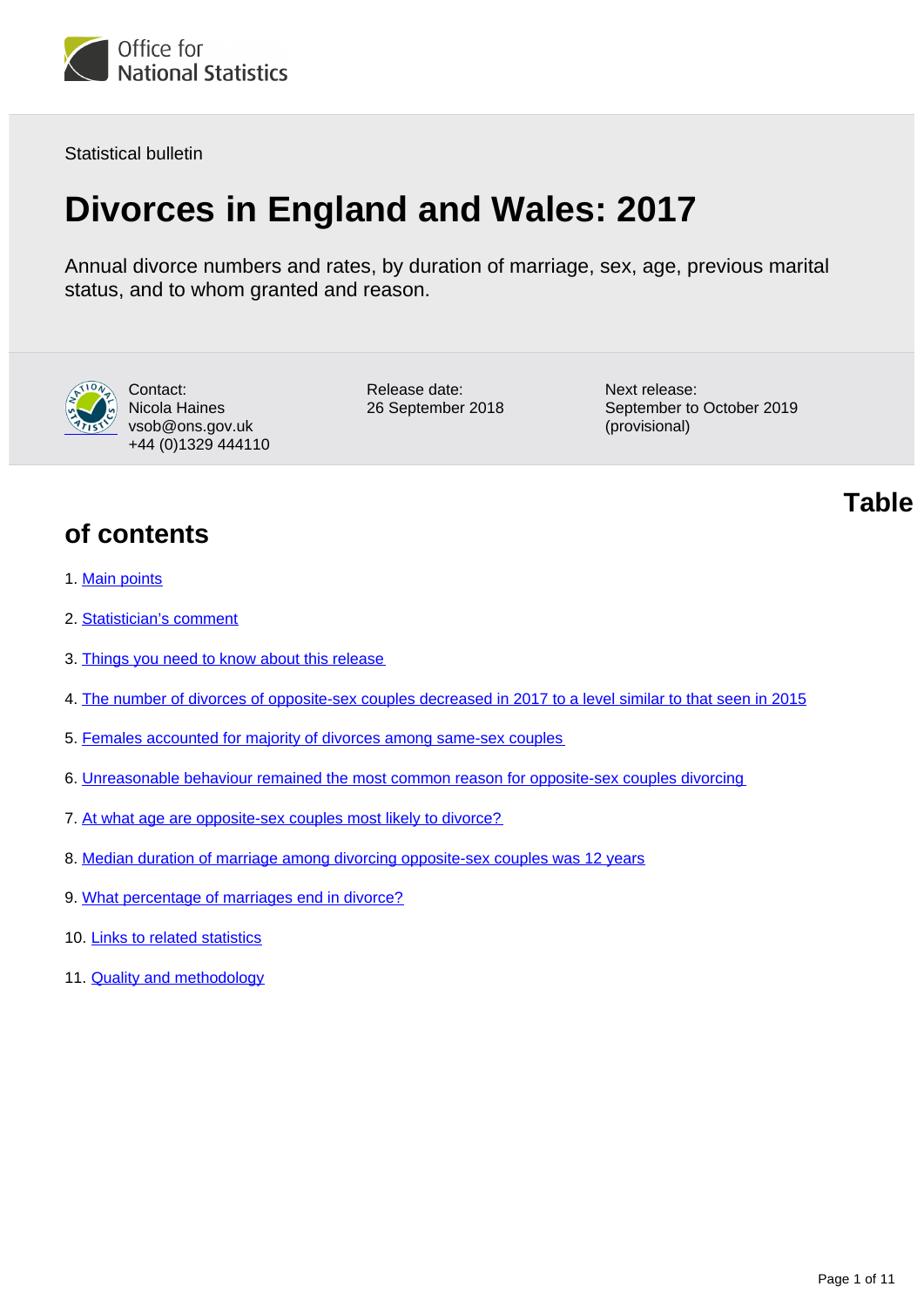# <span id="page-1-0"></span>**1 . Main points**

- There were 101,669 divorces of opposite-sex couples in England and Wales in 2017, a decrease of 4.9% compared with 2016, but similar to the number seen in 2015 (101,055).
- There were 338 divorces of same-sex couples in 2017, more than three times the number in 2016 (112 divorces); three-quarters (74%) of same-sex couples divorcing in 2017 were female.
- In 2017, there were 8.4 divorces of opposite-sex couples per 1,000 married men and women aged 16 years and over (divorce rates), representing the lowest divorce rates since 1973 and a 5.6% decrease from 2016.
- The divorce rate for opposite-sex couples was highest among men aged 45 to 49 years and women aged 40 to 44 years.
- The average (median) duration of marriage at the time of divorce was 12.2 years for opposite-sex couples; this matches the high last seen in 1972.
- Unreasonable behaviour was the most common reason for opposite-sex couples divorcing with 52% of wives and 37% of husbands petitioning on these grounds; it was also the most common reason for samesex couples divorcing, accounting for 83% of divorces among women and 73% among men.

# <span id="page-1-1"></span>**2 . Statistician's comment**

"Divorce rates for opposite-sex couples in England and Wales are at their lowest level since 1973, which is around forty per cent lower than their peak in 1993. However, among older people rates are actually higher in 2017 than in 1993 – perhaps due to the fact we have an increasingly ageing population and people are getting married later in life.

"The number of divorces among same-sex couples more than trebled between 2016 and 2017 - although this is not surprising since marriages of same-sex couples have only been possible in England and Wales since March 2014."

Nicola Haines, Vital Statistics Outputs Branch, Office for National Statistics.

Follow Vital Statistics Outputs Branch on Twitter @ StatsLiz

# <span id="page-1-2"></span>**3 . Things you need to know about this release**

Important information for interpreting these divorce statistics: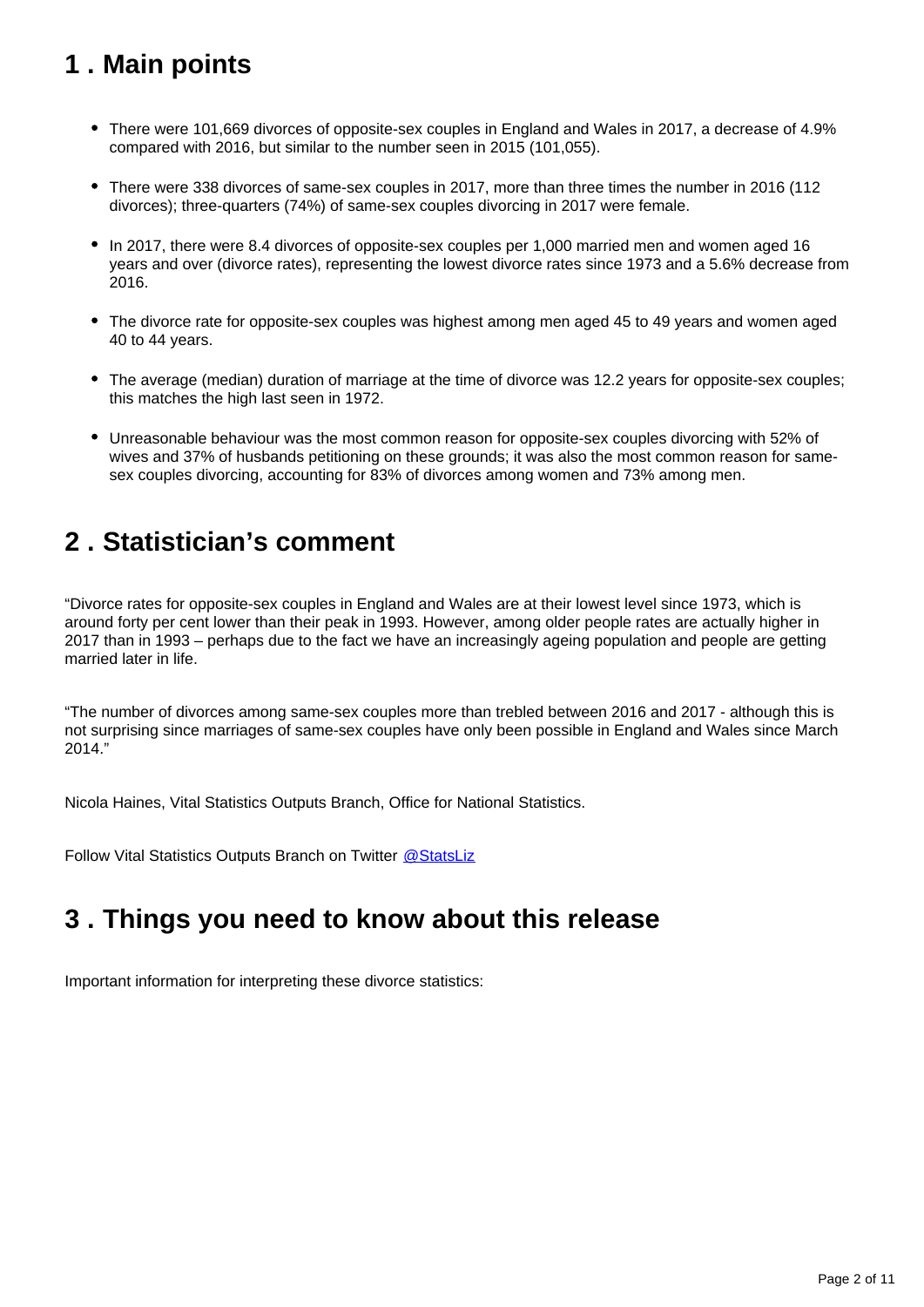- divorce statistics are derived from information recorded by Her Majesty's Courts and Tribunals Service during the divorce process
- figures represent both divorces and [annulments](https://www.gov.uk/how-to-annul-marriage/when-you-can-annul-a-marriage) that took place in England and Wales; annulments are where the marriage was not legally valid in the first place
- divorce statistics do not include married couples who separate but do not divorce
- divorces where the marriage took place abroad are included provided the marriage was legally recognised in the UK and one of the parties had a permanent home in England and Wales
- marriages of same-sex couples first took place on 29 March 2014; the first divorces recorded between same-sex couples were in 2015
- civil partnership dissolutions are not included in our divorce statistics, they are reported separately in Civil [partnerships in England and Wales](https://www.ons.gov.uk/peoplepopulationandcommunity/birthsdeathsandmarriages/marriagecohabitationandcivilpartnerships/bulletins/civilpartnershipsinenglandandwales/previousReleases)

### <span id="page-2-0"></span>**4 . The number of divorces of opposite-sex couples decreased in 2017 to a level similar to that seen in 2015**

In 2017, the number of divorces among opposite-sex couples in England and Wales decreased by 4.9% compared with 2016 to 101,669. This number was similar to that seen in 2015 (101,055) following a large fall of 9.1% in the number of divorces between 2014 and 2015. The number of divorces in 2017 was 34% lower than the most recent peak in divorce numbers seen in 2003 (Figure 1).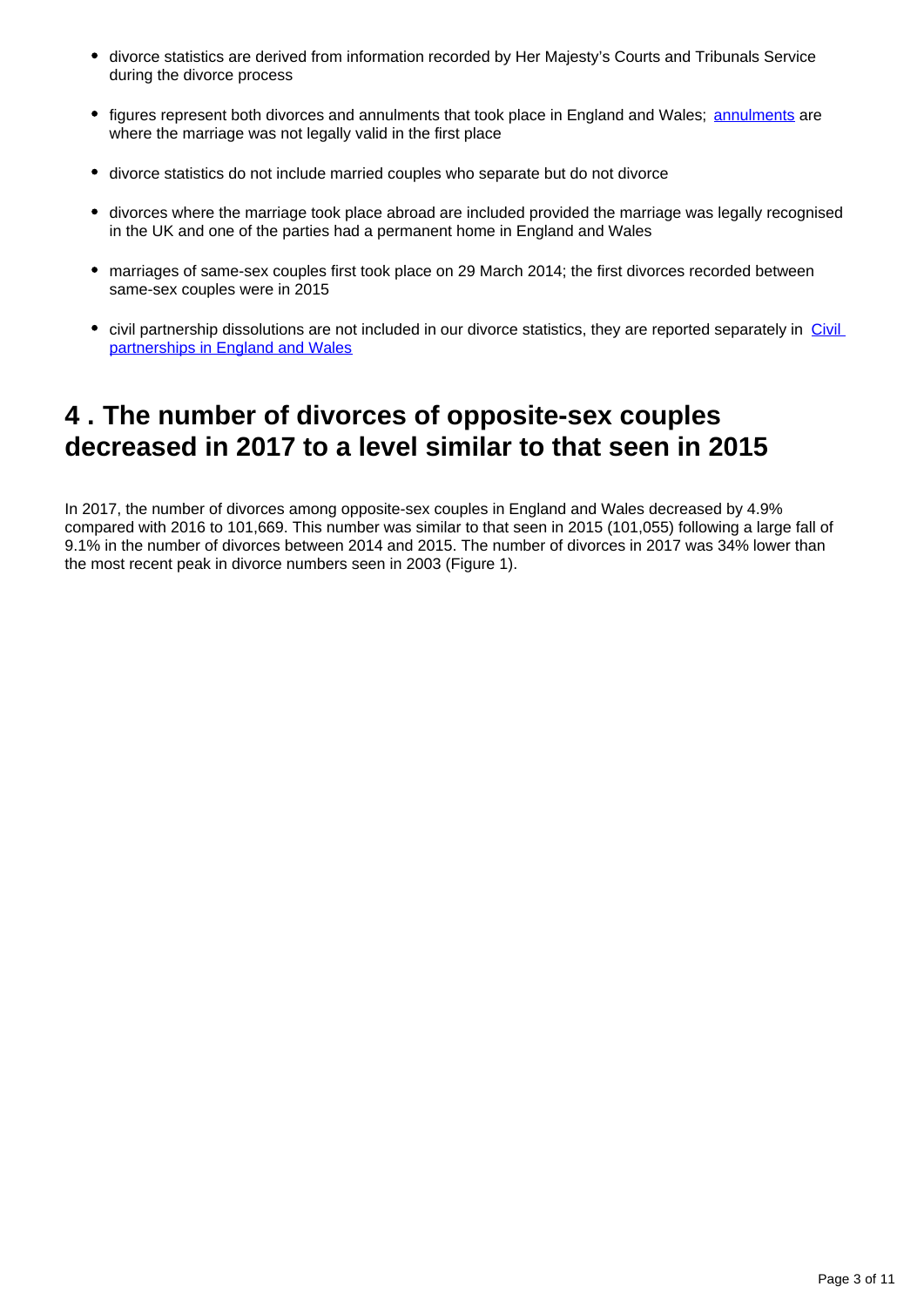### **Figure 1: Number of marriages and divorces of opposite-sex couples, 1950 to 2017**



#### **Source: Office for National Statistics**

The number of divorces fell between 2003 and 2009, consistent with a decline in the number of marriages over the same period; the decrease in marriages may be due to the increasing number of couples choosing to cohabit [rather than enter into marriage \(PDF, 283KB\).](http://webarchive.nationalarchives.gov.uk/20160105160709/http:/www.ons.gov.uk/ons/rel/population-trends-rd/population-trends/no--145--autumn-2011/ard-pt145-cohab-marriage-trends.pdf) Between 2009 and 2010, the number of divorces climbed by 4.9%. A period of relative stability then occurred between 2010 and 2012, followed by a decline in numbers between 2013 and 2015.

When considering changes in the number of divorces of opposite-sex couples, it is important to also take account of the size of the married population, since any changes in this will affect the number of divorces. In 2017, the number of divorces of opposite-sex couples per 1,000 married men and women aged 16 years and over (divorce rates) also decreased for both men and women to 8.4, compared with 8.9 in 2016. Divorce rates remain well below the most recent peaks in 2003 and 2004 (Figure 2). Information about how divorce rates are calculated is available in the Quality and methodology section.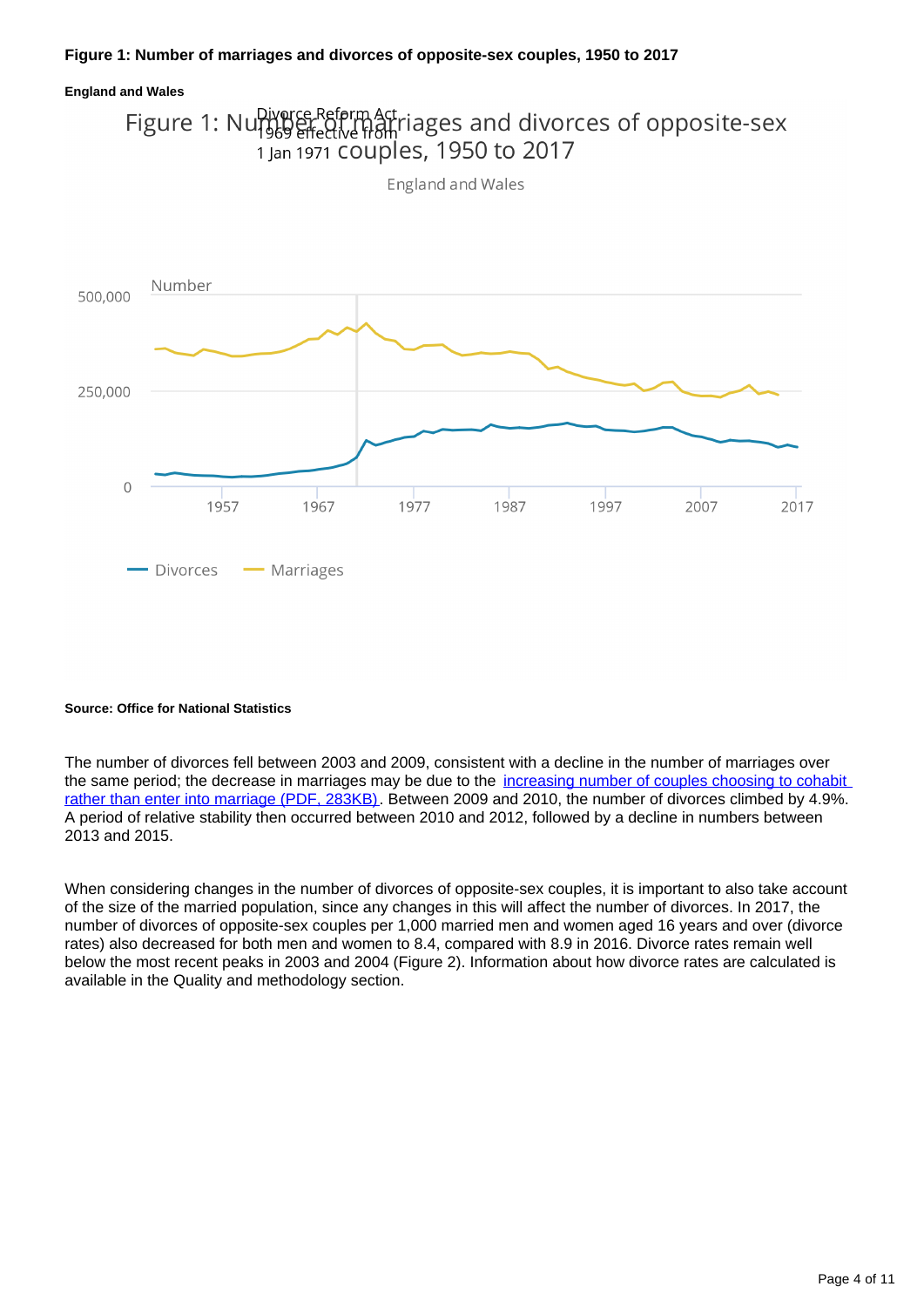### **Figure 2: Rate of divorce among opposite-sex couples, 1950 to 2017**



#### **Source: Office for National Statistics**

Changes in behaviour and attitudes to divorce are considered to be an important factor behind the increase in divorce rates between the 1960s and the early 1990s. Also, the [Divorce Reform Act 1969](https://www.legislation.gov.uk/ukpga/1969/55/contents/enacted) came into effect in England and Wales on 1 January 1971, making it easier for couples to divorce upon separation – this caused a large increase in divorce rates in 1972.

Changes in attitudes to cohabitation as an alternative to marriage or prior to marriage, particularly at younger ages, are likely to have been a factor affecting the general decrease in divorce rates since 2003; levels of [cohabitation](https://www.ons.gov.uk/peoplepopulationandcommunity/populationandmigration/populationestimates/bulletins/populationestimatesbymaritalstatusandlivingarrangements/2002to2017) increased over this period while the married population declined.

### <span id="page-4-0"></span>**5 . Females accounted for majority of divorces among samesex couples**

In 2017, there were 338 divorces among same-sex couples in England and Wales – three times more than in the previous year, when there were 112. Almost three-quarters (74%) of these divorces were among female couples. Marriages of same-sex couples have only been possible in England and Wales since 29 March 2014.

The average (mean) age at divorce for same-sex couples who divorced in 2017 was 42.0 years for men and 38.3 years for women.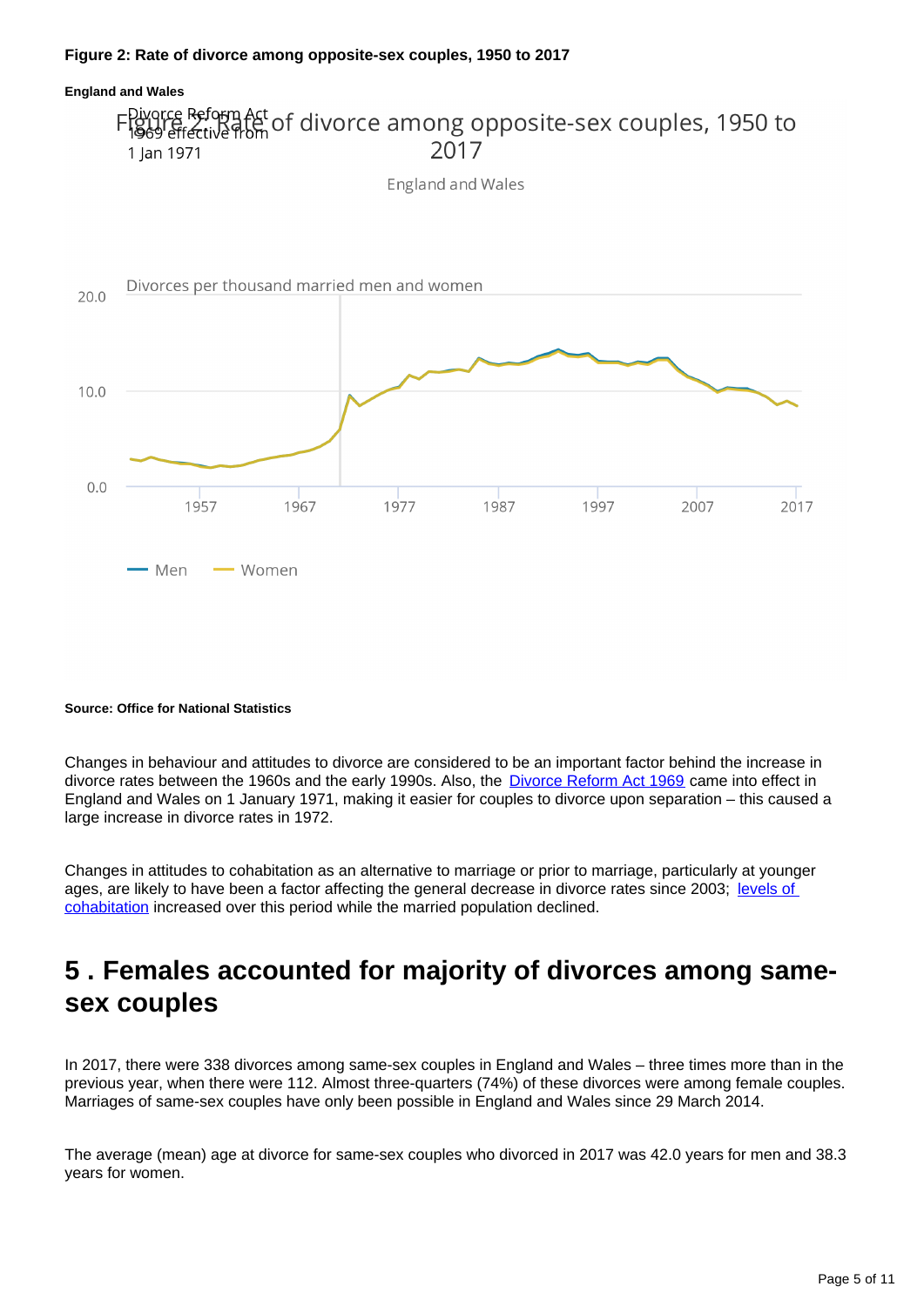Unreasonable behaviour was the most common reason for divorce among same-sex couples, accounting for 73% of divorces among men and 83% of divorces among women. These percentages are lower than for 2016, when unreasonable behaviour accounted for 96% of divorces among men and 93% of divorces among women. Unreasonable behaviour within same-sex couples can include having a sexual relationship with someone of the same sex; legally adultery is only possible with someone of the opposite sex.

Divorce following separation for more than two years was more common in 2017 than previously for same-sex couples; 21% of divorces among men and 11% of divorces among women cited this as the reason for the divorce. This is largely a consequence of marriages among same-sex couples having been possible for three years.

The median duration of marriage (the mid-point of all durations) for same-sex couples who divorced in 2017 was 3.5 years for men and 2.8 years for women. Although marriages of same-sex couples have only been possible in England and Wales since 29 March 2014, it was legal for same-sex couples to marry in certain other countries prior to this date, for example, [the Netherlands](https://www.government.nl/topics/family-law/contents/same-sex-marriage). Divorces relating to marriages that took place abroad are included in our figures, provided the marriage was legally recognised in the UK and one of the parties had a permanent home in England and Wales.

Additionally, same-sex couples have been able to convert their civil partnership into a marriage since 10 December 2014; if a civil partnership has been converted into a marriage, the duration of marriage is based on the date the civil partnership was formed rather than the date on which the civil partnership was converted into a marriage. Consequently the duration of marriage to divorce for same-sex couples can exceed the 29 March 2014 commencement date for marriages of same-sex couples.

# <span id="page-5-0"></span>**6 . Unreasonable behaviour remained the most common reason for opposite-sex couples divorcing**

The majority of divorces of opposite-sex couples in 2017 were petitioned by the wife (62%). Between 1980 and 2000, this proportion had consistently been at or above 70%. The most common reason for divorce in 2017 was unreasonable behaviour, with 37% of all husbands and 52% of all wives petitioning for divorce on these grounds.

Unreasonable behaviour has consistently been the most common reason for wives petitioning for divorce since the late 1970s; previous to this, it was named "cruelty". Unreasonable behaviour has only been the most common reason for husbands petitioning since 2006; in the 1980s and 1990s adultery was generally the most common reason for husbands petitioning, while between 1999 and 2005 it was separation of two years with consent.

### <span id="page-5-1"></span>**7 . At what age are opposite-sex couples most likely to divorce?**

Among opposite-sex couples in 2017, more women than men divorced below the age of 45 years; at older ages, more men than women divorced. This pattern has remained unchanged since 2014 and reflects the fact that on average men marry women who are younger than themselves. The number of divorces was highest among both men and women aged 45 to 49 years (Figure 3).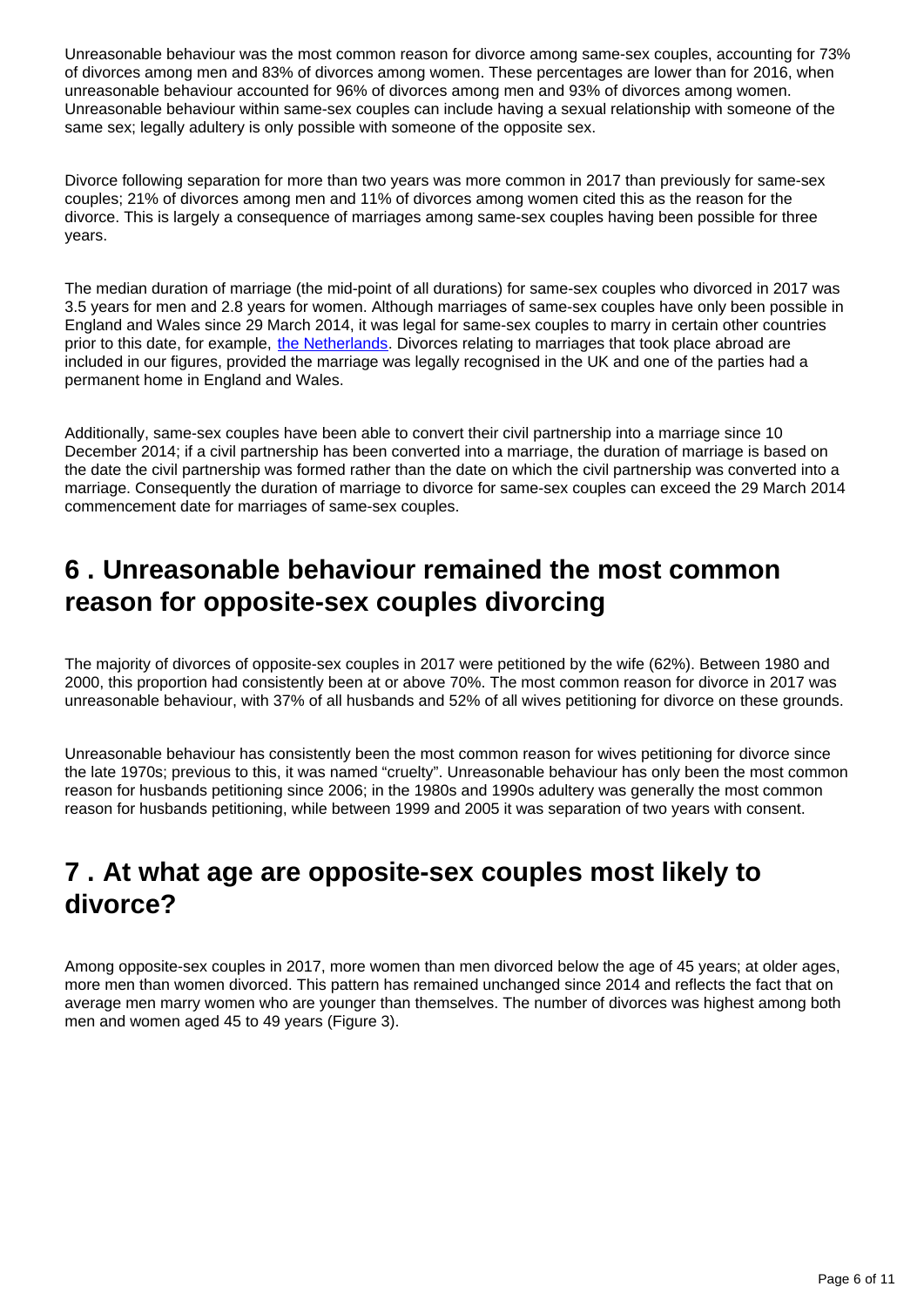### **Figure 3: Divorces of opposite-sex couples, age of men and women divorcing, 2017**

### **England and Wales**





#### **Source: Office for National Statistics**

#### **Notes:**

1. Figures by age will not sum to the total number of divorces because 7.2% of records have no age stated for men and 7.0% of records have no age stated for women.

The average (mean) age at divorce for opposite-sex couples in 2017 was 46.4 years for men and 43.9 years for women. This continues the year-on-year increases in the average age at divorce recorded since 1985, rising by nine years for both men and women.

[Age at marriage is considered to be closely linked to the risk of divorce](http://webarchive.nationalarchives.gov.uk/20160105160709/http:/www.ons.gov.uk/ons/rel/vsob1/divorces-in-england-and-wales/2011/sty-what-percentage-of-marriages-end-in-divorce.html) with those marrying in their teens and early twenties being at greater risk of divorce.

It is important to take account of the size of the married population within each age group since this will influence the number of divorces. Divorce rates among opposite-sex couples in 2017 show that divorces were most likely among men aged 45 to 49 years and women aged 40 to 44 years (Figure 4).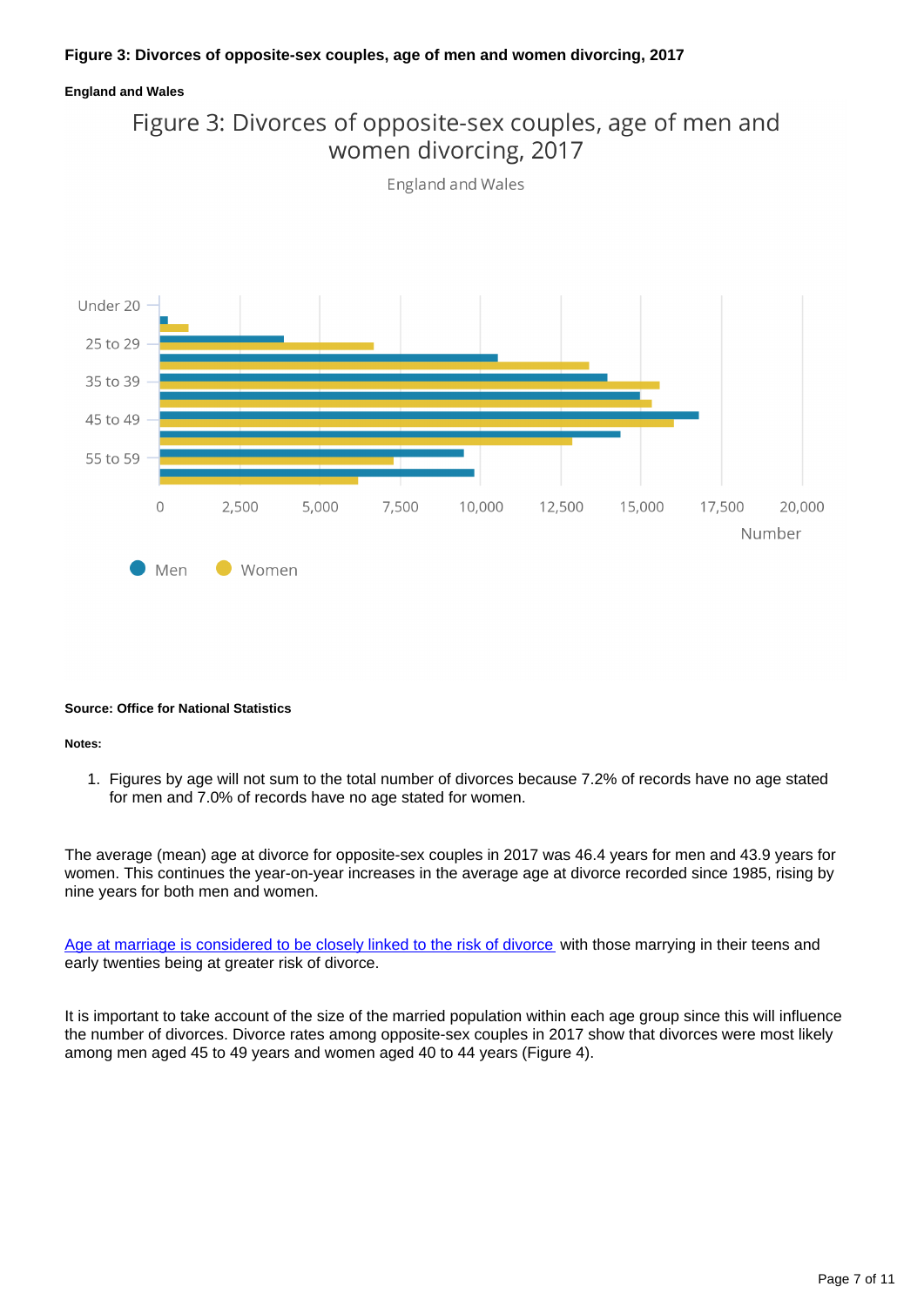### **Figure 4: Divorces of opposite-sex couples: rates by age for men and women, 2017**

### **England and Wales**



**England and Wales** 



#### **Source: Office for National Statistics**

#### **Notes:**

1. Rates by age have been calculated excluding the records where age was not stated. In 2017, fewer than 3 men aged under 20 divorced; rates are not calculated when there are fewer than 3 divorces as rates based on such low numbers are susceptible to inaccurate interpretation.

Compared with 2016, divorce rates in 2017 for both men and women have decreased across every age group except for those aged 60 years and over where rates remained unchanged.

Compared with 2015, divorce rates in 2017 have increased for men aged 45 years and over and for women aged 50 years and over.

### <span id="page-7-0"></span>**8 . Median duration of marriage among divorcing oppositesex couples was 12 years**

The median duration of marriage (the mid-point of all durations) for divorces granted to opposite-sex couples in 2017 was 12.2 years, increasing slightly from 12.0 in 2016. The 2017 value matches the historical high of 12.2 years seen over 40 years ago in 1972. There has been a very gradual increase in the median duration of marriages that end in divorce since 2009 when it was 11.4 years. Over the last 50 years, the median duration has remained relatively stable, fluctuating between 8.9 years and 12.2 years (Figure 5).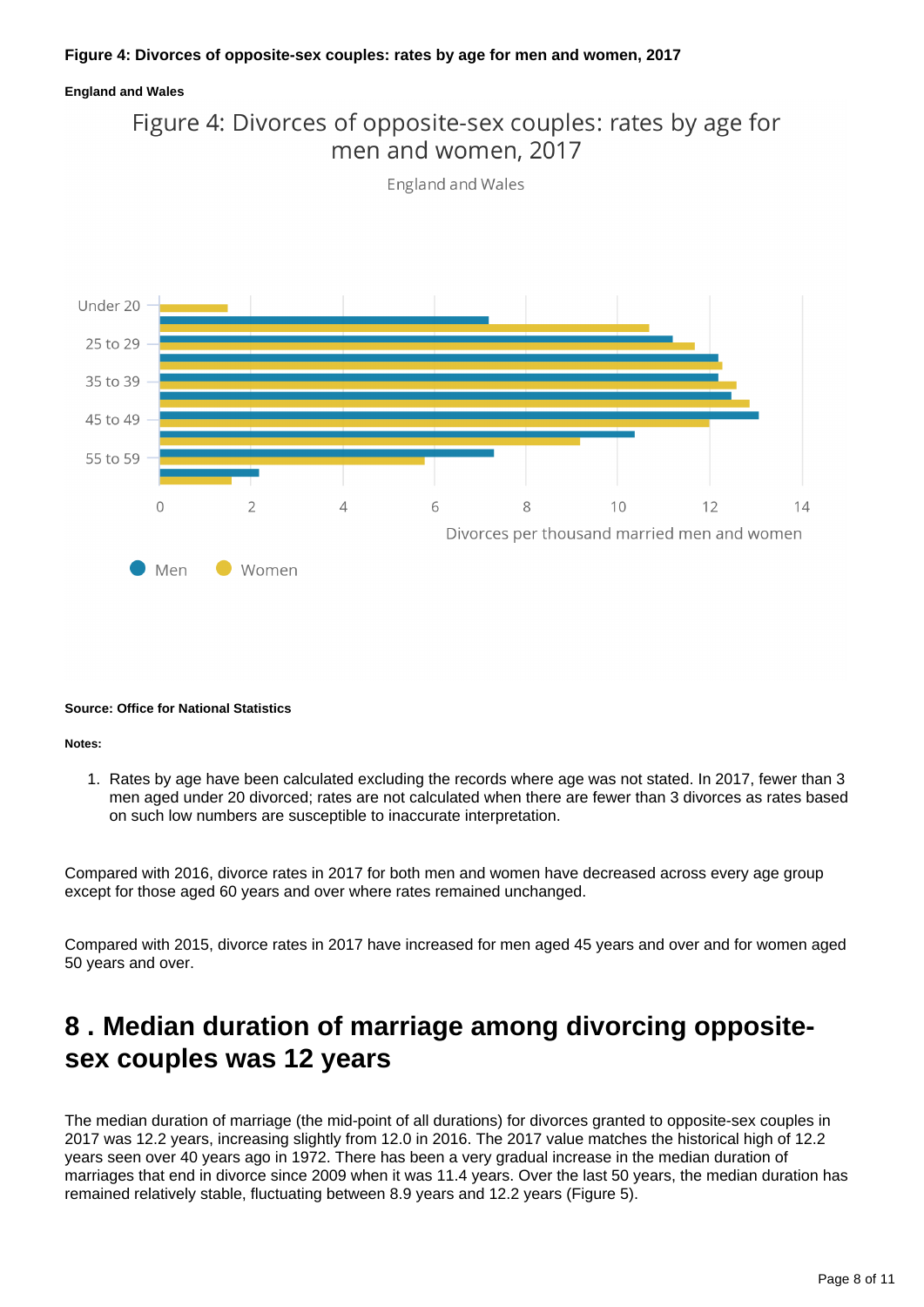### **Figure 5: Median duration of marriages that end in divorce for opposite-sex couples, 1963 to 2017**



#### **Source: Office for National Statistics**

**Notes:**

1. The Matrimonial and Family Proceedings Act 1984 replaced the minimum time interval between the date of marriage and being able to file a petition for divorce from three years to one year, resulting in a fall in the median duration of marriage in 1985.

### <span id="page-8-0"></span>**9 . What percentage of marriages end in divorce?**

The percentage of marriages ending in divorce has generally increased for those marrying between the early 1970s and the early 1990s. For example, 22% of marriages in 1970 had ended by the 15th wedding anniversary, whereas 33% of marriages in 1995 had ended after the same period of time. For those marrying since 2000, there is some evidence of decreases in the proportion of marriages ending in divorce. The proportion of men and women who had ever divorced has also declined over recent decades.

The cumulative percentages of marriages that end in divorce increase more rapidly in the first 10 years of marriage than the 10 years after that. Once the 20th wedding anniversary is reached, the cumulative percentages increase less rapidly.

[What percentage of marriages end in divorce?](http://webarchive.nationalarchives.gov.uk/20160105160709/http:/www.ons.gov.uk/ons/rel/vsob1/divorces-in-england-and-wales/2011/sty-what-percentage-of-marriages-end-in-divorce.html) shows that the estimated percentage of marriages ending in divorce (assuming 2010 divorce and mortality rates throughout the duration of marriage) is 42%. Around half of these divorces are expected to occur in the first 10 years of marriage.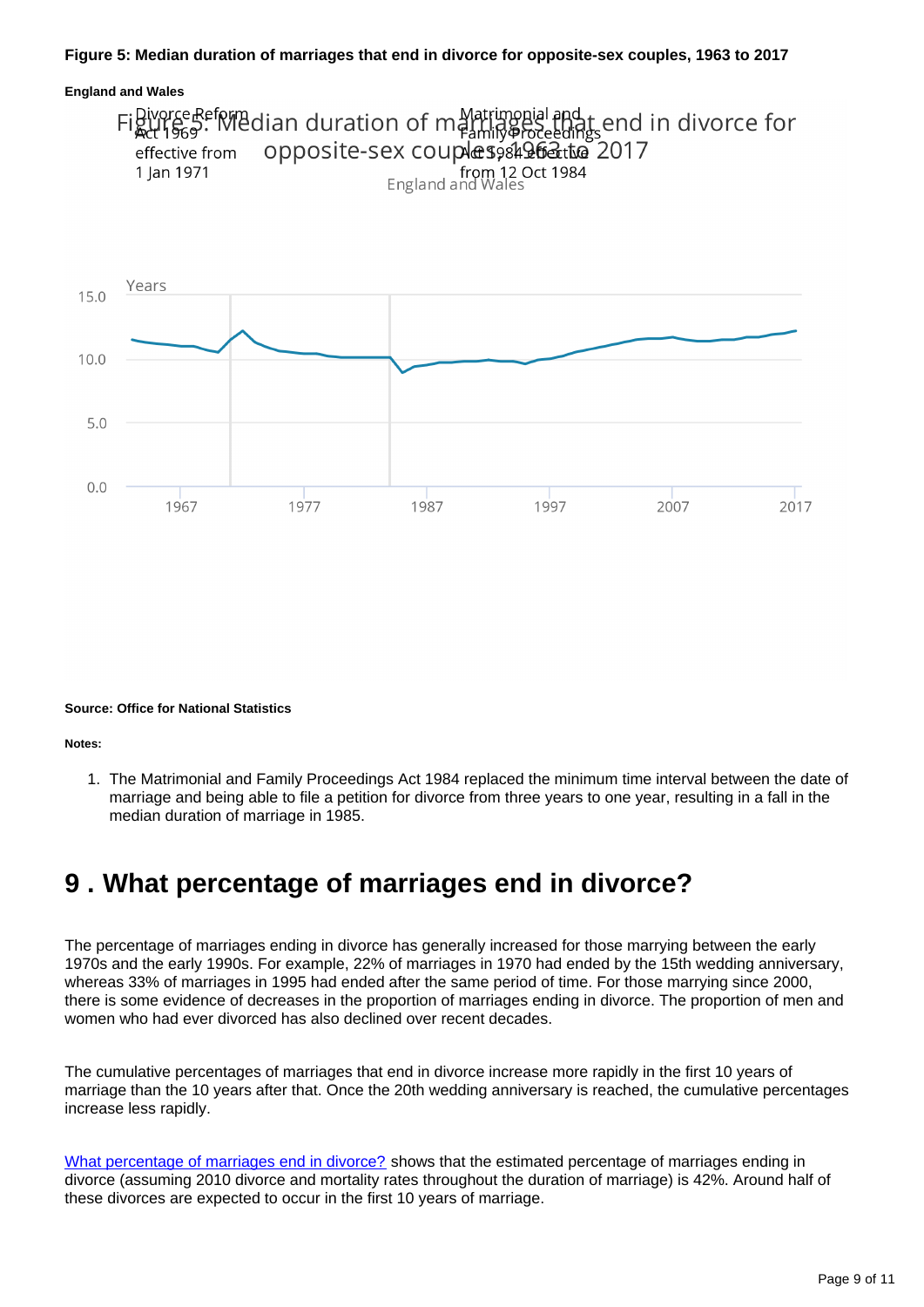More explanations of these trends are available alongside the data.

# <span id="page-9-0"></span>**10 . Links to related statistics**

Our divorce [datasets](https://www.ons.gov.uk/peoplepopulationandcommunity/birthsdeathsandmarriages/divorce/datasets/divorcesinenglandandwales) provide the main divorce statistics over time, with some figures available back to 1858. Our [explorable dataset](https://www.nomisweb.co.uk/query/select/getdatasetbytheme.asp?theme=73), provides detailed divorce statistics for 2009 to 2017.

The number of divorces and the divorce rate for the UK and constituent countries can be found in the Vital [statistics: population and health reference tables](http://www.ons.gov.uk/peoplepopulationandcommunity/populationandmigration/populationestimates/datasets/vitalstatisticspopulationandhealthreferencetables).

Further statistics on [marriages,](https://www.ons.gov.uk/peoplepopulationandcommunity/birthsdeathsandmarriages/marriagecohabitationandcivilpartnerships/bulletins/marriagesinenglandandwalesprovisional/previousReleases) [civil partnership formations and dissolutions,](http://www.ons.gov.uk/peoplepopulationandcommunity/birthsdeathsandmarriages/marriagecohabitationandcivilpartnerships/bulletins/civilpartnershipsinenglandandwales/previousReleases) [families and households](http://www.ons.gov.uk/peoplepopulationandcommunity/birthsdeathsandmarriages/families/bulletins/familiesandhouseholds/previousReleases), and [population estimates by marital status](http://www.ons.gov.uk/peoplepopulationandcommunity/populationandmigration/populationestimates/bulletins/populationestimatesbymaritalstatusandlivingarrangements/previousReleases) are available. We also have [explorable datasets](https://www.nomisweb.co.uk/query/select/getdatasetbytheme.asp?theme=73) for marriages and a visual story about [marriage and divorce on the rise at 65 years and over](https://www.ons.gov.uk/peoplepopulationandcommunity/birthsdeathsandmarriages/marriagecohabitationandcivilpartnerships/articles/marriageanddivorceontheriseat65andover/2017-07-18).

Special extracts and tabulations of divorces data for England and Wales are available to order (subject to legal frameworks, disclosure control, resources and the **ONS** charging policy, where appropriate). Enquiries should be made to Vital Statistics Outputs Branch by email to **ysob@ons.gov.uk** or telephone: +44 (0)1329 444110. User [requested data](https://www.ons.gov.uk/peoplepopulationandcommunity/birthsdeathsandmarriages/divorce/datalist?sortBy=release_date&query=&filter=user_requested_data&fromDate=&toDate=) will be published.

# <span id="page-9-1"></span>**11 . Quality and methodology**

This is the first time that divorce statistics for England and Wales have been published for 2017; the release provides final annual data.

We previously aimed to publish annual divorce statistics around 12 to 13 months after the end of the reference period. From the 2015 data year, we moved to a monthly receipt of electronic divorce data for quality assurance. These data were received three months after the month end enabling more timely publications than previously possible. From the 2018 data year, data are now received 15 days after the end of the month. A series of checks are performed on the data received and any queries addressed. The final annual dataset is due to be received three months after the year end.

Divorce statistics are compiled to enable the analysis of social and demographic trends. They are also used for considering and monitoring policy changes.

Our [Divorces quality and methodology information](https://www.ons.gov.uk/peoplepopulationandcommunity/birthsdeathsandmarriages/divorce/methodologies/divorcesinenglandandwalesqmi) contains important information on:

- the strengths and limitations of the data
- the quality of the output: including the accuracy of the data and how it compares with related data
- uses and users
- how the output was created

Our [User guide to divorce statistics](https://www.ons.gov.uk/peoplepopulationandcommunity/birthsdeathsandmarriages/divorce/methodologies/userguidetodivorcestatistics) provides further information on data quality, legislation and procedures relating to divorces and includes a glossary of terms.

Divorce statistics are comparable between countries within the UK; more information on comparability is contained in our [Divorces quality and methodology information](https://www.ons.gov.uk/peoplepopulationandcommunity/birthsdeathsandmarriages/divorce/methodologies/divorcesinenglandandwalesqmi).